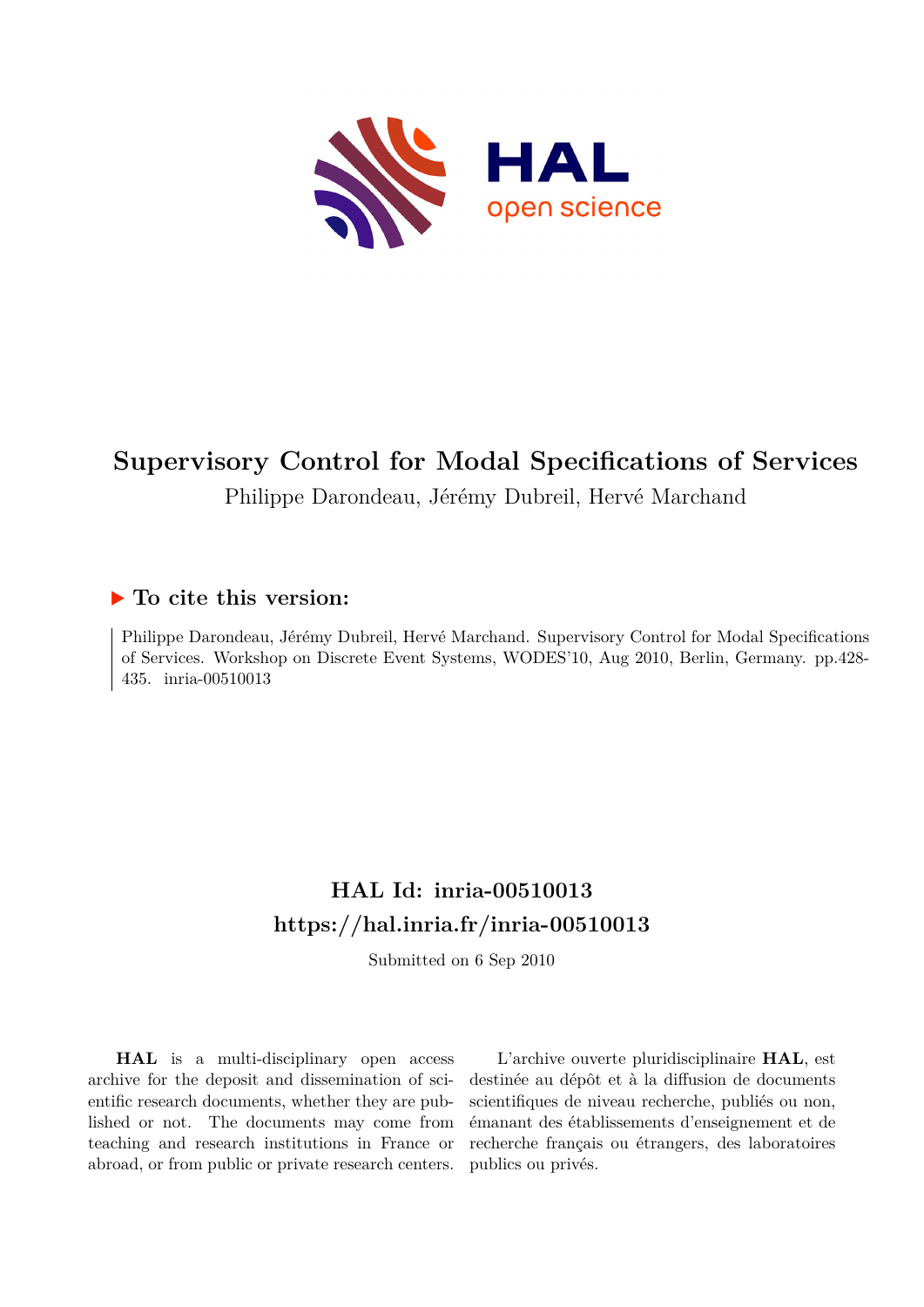# Supervisory Control for Modal Specifications of Services

Philippe Darondeau \* Jérémy Dubreil \*\* Hervé Marchand \*\*\*

∗ *INRIA-Rennes Bretagne Atlantique, Campus universitaire de Beaulieu, 35042 Rennes, France (email: philippe.darondeau@inria.fr)* ∗∗ *Laboratoire d'Informatique de l'Ecole Polytechnique (LIX), Route de Saclay, 91128 Palaiseau, France (email: jeremy.dubreil@inria.fr)* ∗∗∗ *INRIA-Rennes Bretagne Atlantique, Campus universitaire de Beaulieu, 35042 Rennes, France (email: herve.marchand@inria.fr)*

Abstract: In the service oriented architecture framework, a modal specification, as defined by Larsen in [5], formalises how a service should interact with its environment. More precisely, a modal specification determines the events that the server may or must allow at each stage in an interactive session. In this paper, we investigate the adaptation of the supervisory control theory of Ramadge and Wonham to enforce a modal specification (with final states marking the ends of the sessions) on a system modelled by a finite LTS. We prove that there exists at most one most permissive solution to this control problem. We also prove that this solution is regular and we present an algorithm for the effective computation of the corresponding controller.

*Keywords:* discrete event systens, supervisory control, modal specifications, services, partial observation.

# 1. INTRODUCTION

In [11, 12, 13], Ramadge and Wonham laid the foundations of the theory of supervisory control for discrete event systems and proposed solutions to the Basic Supervisory Control Problem, or BSCP, that may be stated as follows. Let  $G$  be a finite automaton, with a subset of final (or marked) states, over a set of events  $\Sigma$  with two independent partitions  $\Sigma = \Sigma_c \cup \Sigma_{uc}$  and  $\Sigma = \Sigma_o \cup \Sigma_{uo}$ . The automaton G represents a plant. The plant's events in  $\Sigma_o$  and  $\Sigma_c$  may be observed and controlled, respectively, from the environment of the plant. Let  $L_{max}$  be a regular language over  $\Sigma$ . BSCP is the problem whether there exists some proper controller C such that the language  $\mathcal{L}(C/G)$ of the controlled system satisfies the relation  $\mathcal{L}(C/G) \subseteq$  $L_{max}$ . The plant and the controller produce joint runs, in which the controller acts by disabling at each step a subset of events of the plant. The set of disabled events must be a function of the subsequence of events currently observed. A proper controller should be admissible (it never disables uncontrollable events) and non-blocking (it always leaves a possibility to reach some final state of the plant). Ramadge and Wonham's theory characterizes the existence of proper controllers and proposes algorithms for computing the maximally permissive controller C under the assumption  $\Sigma_c \subseteq \Sigma_o$ .

Ramadge and Wonham's theory aims chiefly at enforcing *safety* properties on autonomous or semi-autonomous systems, e.g. automated manufacturing systems, while taking special care of the property of nonblocking. Our goal in this paper is to adapt the theory and algorithms of supervisory control for enforcing on a plant  $G$  a different type of property, namely the *conformance to the modal specifications of a service*. We assume that the plant is described by a finite automaton G over  $\Sigma$ , with a set of final states  $Q_F$ , and the service expected from the plant is specified by a modal automaton S over  $\Sigma_o$ , with a set of final states  $S_F$ . We assume moreover that  $\Sigma_c \subseteq \Sigma_o$ . Such assumptions are quite natural in service oriented architectures where only inputs from or outputs to servers can be observed, and only the outputs can be controlled, even though nonblocking depends also upon internal actions in  $\Sigma \backslash \Sigma_o$  that cannot be observed by the controller. We want to compute a proper and maximally permissive controller C under which the controlled system  $C/G$  conforms to  $S$ , i.e., it provides the specified service. This means in particular that under the considered control C, both sets of final states  $Q_F$  and  $S_F$  stay forever *jointly* reachable so that any interactive session can terminate.

Modal specifications, also called modal transition systems, were introduced in [5] in the form of transition systems  $(S, \Sigma, \rightarrow_\square, \rightarrow_\diamond, s_0)$ , with two modal transition relations: the *must* transitions denoted  $\rightarrow$ <sub>□</sub> and the *may* transitions denoted  $\rightarrow_{\Diamond}$ , such that  $\rightarrow_{\Box} \subseteq \rightarrow_{\Diamond}$ . Every modal transition system  $MTS$  determines a corresponding family  $\mathcal M$  of labelled transition system (LTS) which are called the models of  $MTS$ . Intuitively, an LTS is a model of  $MTS$ if there exists a relation  $\models$  between their respective sets of states  $Q$  and  $S$  such that  $\models$  holds between the initial states and whenever  $q \models s$ , all *must* transitions from s are simulated by transitions from  $q$ , all transitions from  $q$  are simulated by *may* transitions from s and  $\models$  is preserved under simulation of transitions in both directions. We let  $G \models MTS$  mean that G is an LTS model of MTS.

*Example 1.* The modal specification depicted in Figure 1, where the relations  $\rightarrow_{\square}$  and  $\rightarrow_{\diamond}$  are represented with plain arrows and dashed arrows respectively, expresses the fact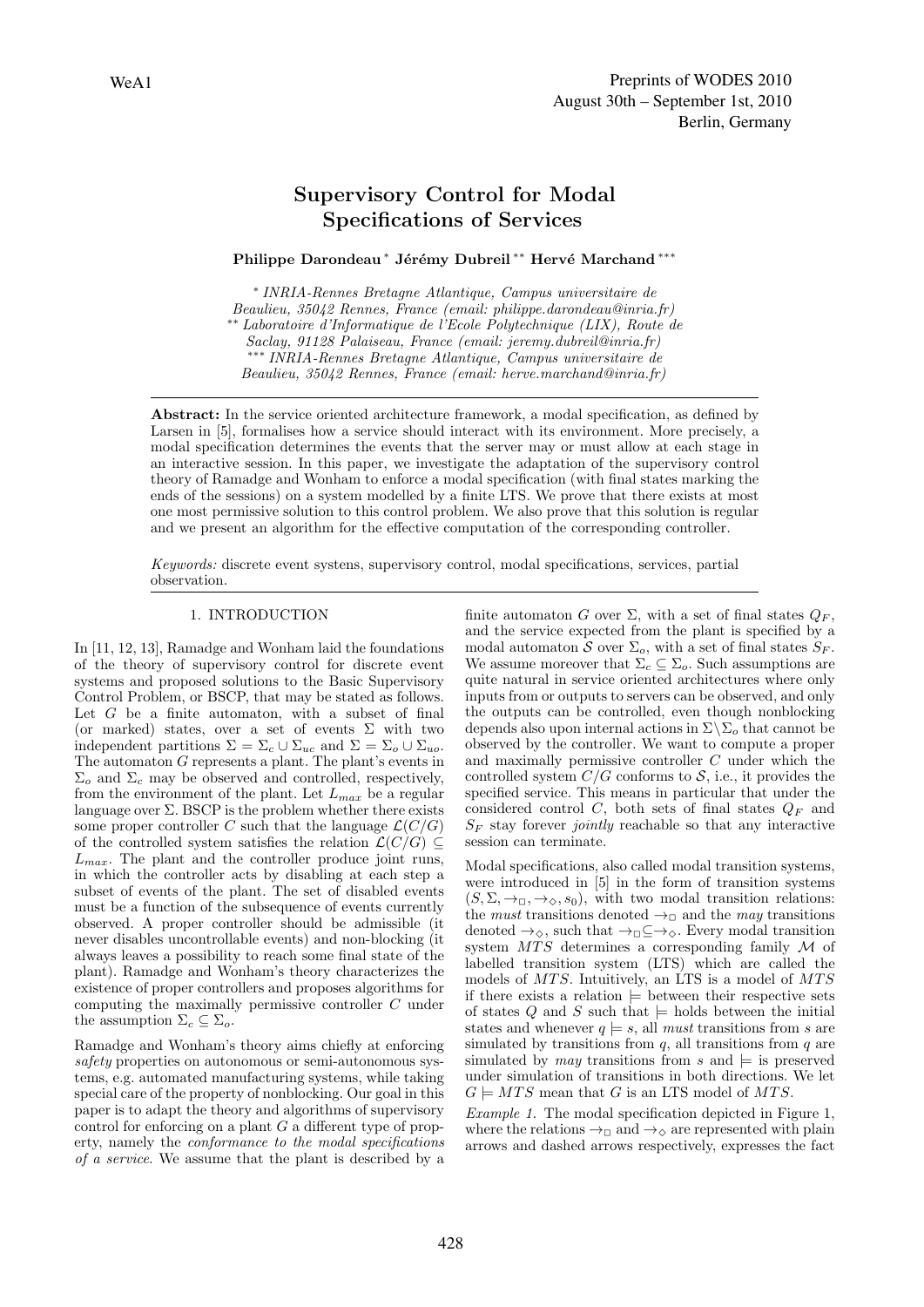that the presence of the first transition  $\alpha$  is mandatory while the second one is not, and that after any  $a$  the system must be able to trigger a  $b$  (the execution of this b transition is not mandatory, since the system may alternatively trigger a second  $a$ ). Finally, the presence of a transition b returning to the initial state is optional.



Figure 1. A modal specification  $MTS$  and some associated models



Figure 2. A labelled transition system that is not a model of  $MTS$ 

The two LTSs on the right hand side of Figure 1 are models of the specification, whereas the one depicted in Figure 2 is not. Indeed, after the sequence aa, the specification requires a transition labelled by b which in not present in this LTS.  $\Diamond$ 

It is worthwhile noticing that a language generated by an LTS  $G$  which is a model of a specification  $MTS$  belongs to a language interval  $[L_{min}, L_{max}]$  whose endpoints  $L_{min}$ and  $L_{max}$  are the languages of the labelled transition systems  $(S, \Sigma, \rightarrow_{\square}, s_0)$  and  $(S, \Sigma, \rightarrow_{\diamond}, s_0)$ , respectively. However, not all the languages in the interval  $[\bar{L}_{min}, L_{max}]$  can be generated by models of MTS. Consider for instance the modal transition system  $MTS$  depicted in Fig. 1. then  $L_{min} = \{ \epsilon, a, ab \}$  and  $L_{max}$  is the prefix-closure of  $(a(ab +$ b)b)<sup>\*</sup>. However, for  $L = \{\epsilon, a, ab, aa\}$ , there exists no LTS G generating L such that  $G \models MTS$ . This example shows that modal specification are strictly more expressive than tolerances considered in Ramadge and Wonham's theory.

The expressive power of modal specifications added over language specifications comes precisely from the possibility they offer to formulate service requirements in a conditional way, e.g. *"if the system serves request* a*, then the next* b *request will be served."* This feature makes modal specifications very convenient for describing the interface between a partially observed plant (service provider) and its environment (service requester). For instance, after a coin has been inserted into a coffee machine, the client should always get a cup of coffee or the coin back but there is no guarantee that coins can always be entered, which depends on unobservable phenomena inside the machine.

In [5], determinism was required neither from the labelled transition relations  $\rightarrow_{\square}$  and  $\rightarrow_{\Diamond}$  of modal transition systems, nor from the labelled transition relations  $\rightarrow$  of their transition system models. In this paper, for simplicity, we shall limit ourselves to deterministic transition systems and to deterministic modal transition systems. However,

we shall extend modal transition systems in another respect since we will introduce a satisfaction relation  $\models$ between LTS's over  $\Sigma$  (modelling the plant) and MTS's over  $\Sigma_o \subseteq \Sigma$  (specifying the expected service as observed from the environment of the plant). The proposed extension is based on the assumption that the plant interacts fairly with its environment, i.e. it does not refuse possible interactions forever. Consequently, infinite unobservable behaviours are considered impossible.

We shall also extend modal transition systems in a second direction by providing them with marked or final states, thus obtaining modal automata. In modal specifications of services, final states serve to represent the potential points of termination of a session from the service requester's perspective. In a similar way, we replace labelled transition systems with automata for modelling plants, where final states represent the potential points of termination of a session from the service provider's perspective. We end up thus with final states in  $G$  (the plant) and  $S$  (the specification), whose joint reachability is to be taken care of in the search for non-blocking controllers C such that  $C/G \models MTS$ . There, G is an automaton over  $\Sigma$ , S is a modal specification over  $\Sigma_o \subseteq \Sigma$ , and C is a labelled transition system over  $\Sigma_o$  that includes  $\Sigma_c$  (the set of controllable events).

An earlier adaptation of the theory of supervisory control to modal specifications was proposed in [3]. In that work, *total observation* was assumed and *nonblocking* was not considered. The contribution of the present paper is to lift these two limitations. The working assumptions of [3] are retrieved in the particular case where  $\Sigma = \Sigma_o$ and all states of the plant automaton and the modal specification are final states. Partial observation is the prevailing situation in service oriented architectures, where systems interact with their environment by input and output actions. Hence, extending [3] in this respect is crucial for achieving the objectives of this paper.

The remaining sections of the paper are organized as follows. We recall in Section 2 some basic concepts and notations concerning automata, supervisory control and modal specifications of services. In Section 3, we investigate the supervisory control problem for modal specifications. We show that when there exists a solution to this problem, there exists a unique supremal controller enforcing the given modal specification and we show in a non-constructive way that this optimal supervisor is finite state. We present in Section 4.5 an algorithm to compute this supervisor. When there is no solution to the control problem, the algorithm produces an empty supervisor.

## 2. BACKGROUND

We recall in this section basic definitions and results about transition systems and supervisory control.

#### *2.1 Transition Systems and Automata*

A deterministic *labelled transition system* (or LTS) over Σ is a 4-tuple  $LTS = (Q, \Sigma, \delta, q_0)$  where Q is a finite set of states,  $q_0 \in Q$  is an *initial state*, and  $\delta$  is a partial map from  $Q \times \Sigma$  to Q, called the *labelled transition map*. This map is extended inductively to  $\delta: Q \times \Sigma^* \to Q$  by setting  $\delta(q, \varepsilon) =$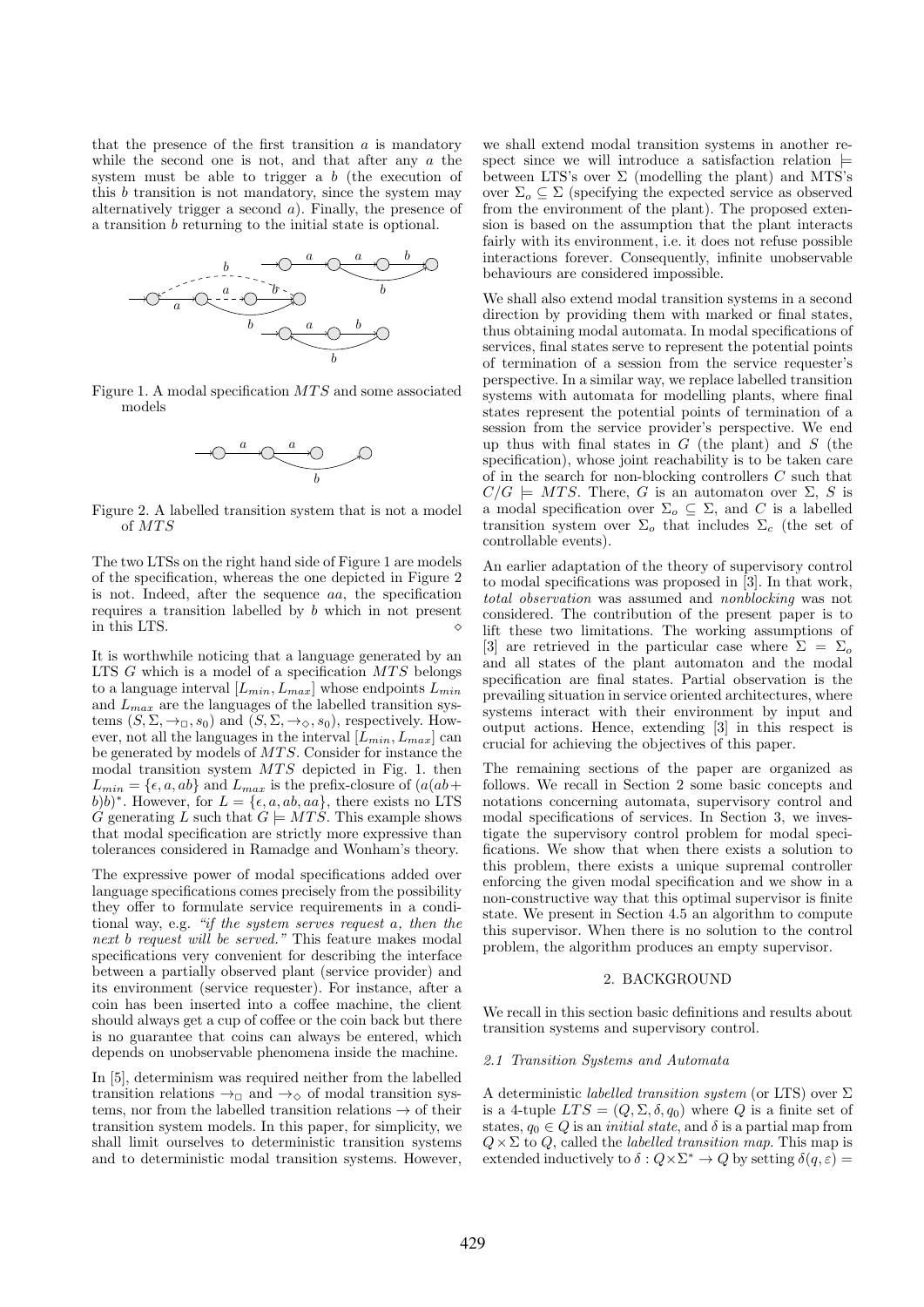q (where  $\varepsilon$  is the empty word), and  $\delta(q, wa) = \delta(\delta(q, w), a)$ for all  $q \in Q$ ,  $w \in \Sigma^*$  and  $a \in \Sigma$ . A state  $q \in Q$  is *reachable* (from  $q_0$ ) if  $\delta(q_0, w) = q$  for some word  $w \in \Sigma^*$ . An LTS is *finite* if  $Q$  and  $\Sigma$  are finite; it is *reduced* if all states in Q are reachable and every event  $a \in \Sigma$  is enabled at some state q, i.e.  $\delta(q, a)$  is defined for the considered state q. In the sequel, we always consider reduced transition systems unless explicitly stated otherwise. The *language* of LTS is the set of words  $\mathcal{L}(LTS) = \{w \in \Sigma^* | \delta(q_0, w) \text{ defined } \}.$ 

Given labelled transition systems  $LTS = (Q, \Sigma, \delta, q_0)$  and  $LTS' = (Q', \Sigma', \delta', q'_0)$ , their *product* is the (reachable restriction of the) labelled transition system  $\hat{L}TS \times LTS' =$  $(Q \times Q', \Sigma \cup \Sigma', \delta \times \delta', (q_0, q'_0))$  where  $(\delta \times \delta')((q, q'), a)$ is defined as  $(\delta(q, a), q')$  for  $a \in \Sigma \setminus \Sigma'$ ,  $(q, \delta'(q', a))$  for  $a \in \Sigma' \setminus \Sigma$ , and  $(\delta(q, a), \delta'(q', a))$  for  $a \in \Sigma \cap \Sigma'$ .

A deterministic *automaton* over Σ is a labelled transition system with final states, i.e.  $A = (Q, \Sigma, \delta, q_0, Q_F)$ with  $Q_F \subseteq Q$ . The *labelled transition system underlying* A is  $\mathcal{U}(A) = (Q, \Sigma, \delta, q_0)$ . The *language* of the automaton A is  $\mathcal{L}(A) = \{w \in \Sigma^* | \delta(q_0, w) \in Q_F\}.$  Thus,  $\mathcal{L}(A) \subseteq \mathcal{L}(\mathcal{U}(A)) \subseteq \Sigma^*$ . In the sequel, we sometimes consider also (for technical convenience) automata  $A =$  $(Q, \Sigma, \delta, Q_0, Q_F)$  with a set  $Q_0$  of initial states.

Given a language  $L \subseteq \Sigma^*$ , its *prefix-closure* is  $\overline{L} = \{u \in$  $\Sigma^* \mid \exists v \in \Sigma^* : uv \in L$ . A language L is prefix-closed if  $L = \overline{L}$ . A prefix-closed language L induces a (possibly infinite) transition system  $\mathcal{LTS}(L) = (L, \Sigma, \delta, \varepsilon)$  where  $\delta(u, a) = ua$  for every word  $ua \in L$  with  $a \in \Sigma$ .

#### *2.2 Supervisory Control*

The presentation given here has been adapted from [2]. Let  $\Sigma_o \subseteq \Sigma$  and  $\Sigma_c \subseteq \Sigma$  be the sets of *observable* and *controllable* events, respectively.

A *run* of a *plant* automaton  $G = (Q, \Sigma, \delta, q_0, Q_F)$  is an alternated sequence  $\rho = q_0, a_1, q_1, a_2, \ldots, q_{n-1}, a_{n-1}, q_n$ such that  $n \geq 0$  and  $\delta(q_{i-1}, a_{i-1}) = q_i$  for all  $i \leq n$ . The run is *accepted* if  $q_n \in Q_F$ . The *trace* of the run is the (possibly empty) word  $a_1a_2 \ldots a_{n-1}$ . The *observable trace* of the run (w.r.t.  $\Sigma_o$ ) is the *natural projection* of  $a_1 a_2 \dots a_{n-1}$  on  $\Sigma_o^*$ , defined inductively with  $\pi_o(\varepsilon) = \varepsilon$ and

\n- \n
$$
\pi_o(a_1a_2\ldots a_i) = \pi_o(a_1a_2\ldots a_{i-1})a_i
$$
 if  $a_i \in \Sigma_o$ ,\n
\n- \n
$$
\pi_o(a_1a_2\ldots a_i) = \pi_o(a_1a_2\ldots a_{i-1})
$$
 otherwise.\n
\n

*An admissible control* w.r.t.  $\Sigma_c \subseteq \Sigma$  is a map  $f$  :  $\Sigma_o^*$   $\rightarrow$  2<sup> $\Sigma$ </sup> such that all values taken by this map are supersets of  $\Sigma \setminus \Sigma_c$ . Applying the control f to G means disabling after a trace w all events which do not belong to  $f(\pi_o(w))$ . The induced restrictions of  $\mathcal{L}(G)$  and  $\mathcal{L}(\mathcal{U}(G))$ under the control f are denoted  $\mathcal{L}(f/G)$  and  $\mathcal{L}(f/\mathcal{U}(G)),$ respectively. The control f is *non-blocking* if  $\mathcal{L}(f/\mathcal{U}(G))$ is equal to the prefix-closure of  $\mathcal{L}(f/G)$ , i.e. every run of G under the control f can be extended to an accepted run compatibly with  $f$ . An admissible and non-blocking control is said to be a proper control. Given a control  $f$ , let  $C$  be any (possibly infinite) LTS such that the language of C is equal to  $\mathcal{L}(f/\mathcal{L}TS(\Sigma^*))$ . Then  $\mathcal{L}(f/\mathcal{U}(G)) =$  $\mathcal{L}(\mathcal{U}(G) \times C)$  and  $\mathcal{L}(f/G) = \mathcal{L}(G \times C)$  where the final states of  $G \times C$  are all pairs  $(q, s)$  with q final in G. Moreover, if one considers exclusively the *maximal* control

maps f such that  $\mathcal{L}(f/G) = \mathcal{L}(G \times C)$ , where  $f \leq f'$  if  $f(\omega) \subseteq f'(\omega)$  for all  $\omega \in \Sigma_o^*$ , then f and C determine each other up to the above equality relation. For this reason, C is called a *controller*, and  $G \times C$  and  $U(G) \times C$  are rewritten  $C/G$  and  $C/U(G)$  to stress this view. In order to characterize the behaviours that may be enforced on a given plant by supervisory control, Ramadge and Wonham introduced two central concepts.

*Definition 1.* A prefix-closed language  $K \subseteq \mathcal{L}(\mathcal{U}(G))$  is *controllable* w.r.t.  $\Sigma_c$  if  $K \cdot (\Sigma \setminus \Sigma_c) \cap \mathcal{L}(\mathcal{U}(G)) \subseteq K$ .

*Definition 2.* A prefix-closed language  $K \subseteq \mathcal{L}(\mathcal{U}(G))$  is *observable* w.r.t.  $\Sigma_o$  and  $\Sigma_c$  if, for any  $w, w' \in K$  with equal observations  $\pi_o(w) = \pi_o(w')$  and for any controllable event  $a \in \Sigma_c$ ,  $(wa \in \mathcal{L}(\mathcal{U}(G)) \wedge w'a \in K) \Rightarrow wa \in K$ .  $\diamond$ 

A classical Ramadge and Wonham's theorem states that, given a prefix-closed sublanguage  $K \subseteq \mathcal{L}(\mathcal{U}(G)), K =$  $\mathcal{L}(f / \mathcal{U}(G))$  for some control f if and only if K is controllable and observable. Similarly, if  $K$  is a sublanguage of  $\mathcal{L}(G)$ , then  $K = \mathcal{L}(f/G)$  for some non-blocking control f if and only if  $K = \overline{K} \cap \mathcal{L}(G)$  and  $\overline{K}$  is controllable and observable. In the particular case where every controllable event is observable, i.e.  $\Sigma_c \subseteq \Sigma_o$ , a prefix-closed language  $K \subseteq \mathcal{L}(\mathcal{U}(G))$  is observable if and only if it is *normal* according to the following definition.

*Definition 3.* A prefix-closed language  $K \subseteq \mathcal{L}(\mathcal{U}(G))$  is *normal* w.r.t. Σ<sup>o</sup> if π −1 <sup>o</sup> ◦ πo(K) ∩ L(U(G)) ⊆ K. ⋄

Prefix-closedness, controllability and normality are preserved under arbitrary unions of languages. Therefore, if K is a prefix-closed sublanguage of  $\mathcal{L}(\mathcal{U}(G))$ , then there exists a supremal prefix-closed, controllable and normal sublanguage  $K^{\dagger}$  of K. Similarly, if K is a sublanguage of  $\mathcal{L}(G)$ , then there exists a supremal sublanguage  $K^{\dagger}$  of K such that  $\overline{K}^{\dagger}$  is controllable and normal. In both situations, Ramadge and Wonham have shown that the induced control  $f^{\dagger}$  such that  $K^{\dagger} = \mathcal{L}(f^{\dagger}/\mathcal{U}(G))$  or  $K^{\dagger} = \mathcal{L}(f^{\dagger}/G)$ is regular, i.e.  $K^{\dagger} = \mathcal{L}(C/\mathcal{U}(G))$  or  $K^{\dagger} = \mathcal{L}(C/G)$  for some finite state controller  $C$ , and they have given algorithms for computing C. In the particular case where  $\Sigma_c \subseteq \Sigma_o$ , such a controller is said to be maximally permissive because  $\mathcal{L}(C'/G) \subseteq \mathcal{L}(C/G)$  for any other proper controller C' such that  $\mathcal{L}(C'/G) \subseteq K$ . Moreover in that case, one may assume w.l.o.g. that  $\delta(r, a) = r$  in  $C = (R, \Sigma, \delta, r_0)$  for all  $r \in R$  and for all  $a \in (\Sigma \setminus \Sigma_o)$ , hence one may as well consider C as an LTS over  $\Sigma_o$ . This is the kind of supervisors we shall consider in the sequel. Note that when  $\Sigma_c \subseteq \Sigma_o$ , if a supervisor C is given as an LTS over  $\Sigma_o$ , then  $\mathcal{L}(C/G)$  is normal by construction with respect to  $\Sigma_o$  and  $\mathcal{L}(G)$  and thus it is observable.

#### *2.3 Modal Specifications of Services*

In this section, we propose to specify services using an extended form of Larsen's modal specifications [5]. The extension is twofold. On the one hand, service specifications express requirements about the behaviour of the service seen from the environment (service requester), hence they should abstract from the unobservable events of the service provider. Given modal specifications over a set of observable events  $\Sigma_o$ , we shall therefore consider as an associated class of models a family of LTS's over a larger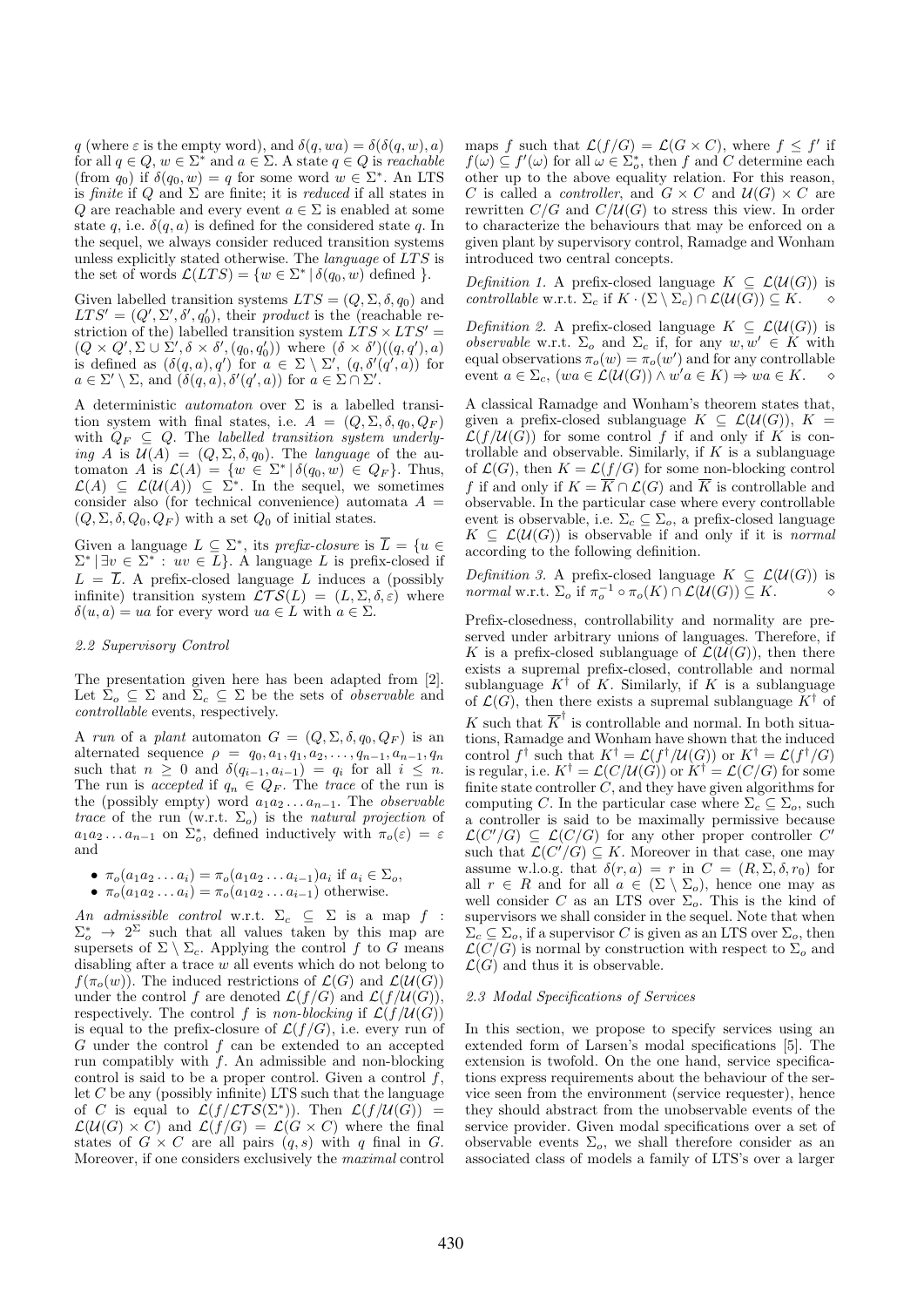alphabet of events  $\Sigma \supseteq \Sigma_o$  (drawing inspiration from Hüttel and Larsen's *observable refinements* which were introduced for the same purpose in [6]). On the other hand, we shall provide modal specifications with final states, and similarly for their LTS models (service providers), so that the ability to terminate interactive sessions can be taken into account as a main requirement in the definition of the satisfaction relation.

In the sequel,  $\Sigma$  and  $\Sigma_o$  are two fixed finite sets of events, with  $\Sigma_o \subseteq \Sigma$ , and we let  $\Sigma_{uo} = \Sigma \backslash \Sigma_o$ . Given an automaton  $A = (Q, \Sigma, \delta, q_0, Q_F)$ , we say that a subset of states  $P \subseteq Q$ is *closed under unobservable transitions* if  $\delta(P, \Sigma_{uo}^*) \subseteq P$ .

*Definition 4.* A deterministic *modal transition system* (or MTS) over  $\Sigma_o$  is a 5-tuple  $MTS = (S, \Sigma_o, \delta^{\Box}, \delta^{\Diamond}, s_0)$ where  $\delta^{\square}$  :  $S \times \Sigma_o \rightarrow S$  and  $\delta^{\diamond}$  :  $S \times \Sigma_o \rightarrow S$  are two partial maps, called the *strong* and *weak* labelled transition maps, respectively, subject to the constraint that  $\delta^{\Box}$  is a restriction of  $\delta^{\diamond}$ . A deterministic *modal automaton* or *modal specification* over  $\Sigma_o$  is a modal transition system with final states, i.e.  $S = (S, \Sigma_o, \delta^{\square}, \delta^{\diamond}, s_0, S_F)$  with  $S_F \subseteq S$ . The *plain transition system underlying* S is  $\mathcal{U}(\mathcal{S}) = (S, \Sigma_o, \delta^{\diamondsuit}, s_0)$ .

An easy way to define a satisfaction relation between automata over  $\Sigma$  and modal specifications over  $\Sigma_o$  would be to set  $A \models S$  if  $Det_{\Sigma_o}(A) \models S$  where  $Det_{\Sigma_o}(A)$  is the deterministic automaton over  $\Sigma_o$  produced by applying to A the classical subset construction.  $P \models s$  could then be defined inductively for states P of  $Det_{\Sigma_o}(A)$  and s of S as suggested in the introduction. Such a definition would unfortunately not ensure that, when  $P \models s$  and  $q \in P$ , joint final states can be reached from  $(q, s)$  in  $A \times \mathcal{U}(\mathcal{S})$ , nor that a can be triggered from some state in the unobservable reach of q whenever  $\delta^{\square}(s, a)$  is defined. Therefore, unobservable actions must be considered explicitly in the definition of the satisfaction relation. In the sequel, we use  $s \stackrel{a}{\longrightarrow} s'$  and  $s \stackrel{a}{\longrightarrow} s'$  as abbreviations respectively for  $\delta^{\square}(s, a) = s'$  and  $\delta^{\diamond}(s, a) = s'$ . This notation is extended inductively from letters  $a \in \Sigma_o$  to words  $\omega \in \Sigma_o^*$ .

*Definition 5.* An automaton  $A = (Q, \Sigma, \delta, q_0, Q_F)$  satisfies a modal specification  $S = (S, \Sigma_o, \delta^{\Box}, \delta^{\Diamond}, s_0, S_F)$  (noted  $A \models \mathcal{S}$  if  $Q_0 \models s_0$  where  $Q_0 = \delta(q_0, \Sigma_{uo}^*)$  and  $\models$  is the largest relation between subsets of states  $\overrightarrow{P}$  closed under unobservable transitions and states of S such that  $P \models s$ entails the following properties for all  $a \in \Sigma_o$  and  $q \in P$ :

- (1)  $\delta(q, a)$  defined  $\Rightarrow s \stackrel{a}{\longrightarrow} s'$  and  $P' \models s'$  for  $P' =$  $\delta(P, a\Sigma_{uo}^*),$
- $(2)$   $s \stackrel{a}{\longrightarrow}_{\Box} s' \Rightarrow \delta(q, \Sigma_{uo}^* a) \neq \emptyset,$
- (3)  $Q_F \times S_F$  can be reached from  $(q, s)$  in  $A \times \mathcal{U}(\mathcal{S})$ .  $\diamond$

According to the above definition, A satisfies  $S$  if the fair abstraction of A w.r.t. the unobservable transitions satisfies  $S$  with the definition given in [5] and moreover, any interactive session in which A is used as specified in  $S$  can be completed (the service provider and the service requester can always reach final states jointly). An illustration of the use of modal automata for specifying services is proposed below.

*Example 2.* Consider the modal specification  $S$  depicted in Figure 3.  $S$  defines the service offered by a (special)

coffee-machine<sup>1</sup>. The initial state is  $s_0$ . The final states are  $s_0$  and  $s_5$ . Initially, the user must be enabled to insert



Figure 3. Specification  $S$  of a coffee-machine

a coin (?E) in the machine and further to order a tea (?T). He may also have the possibility to order a coffee (?C), but this is optional. Afterwards, the machine may deliver the requested beverage (!C or !T)) or return the coin (!E) and the service may then end (in state  $s_0$  or  $s_5$ ). If the coin is returned, there is no guarantee that the user can insert a new coin and order a coffee or a tea (all these transitions are optional). However, if the user succeeds to have his beverage, then he must be enabled to insert a new coin and order a tea.

The automaton  $A$  of Figure 4 represents a possible coffeemachine plant, where  $\Sigma_{uo} = \{N\dot{C}, NT, R\}$  (NC (resp. NT) means no coffee (resp. no tea) and R stands for Reset) and  $Q_F = \{1, 2, 3\}$ . It is easy to check that the coffee-machine



Figure 4. A possible implementation  $A$  of the coffeemachine

plant A fulfills properties 1. and 2. of Definition 5 w.r.t.  $S$ whereas requirements *3.* is not satisfied. Indeed, after the observation ?E?C!E?E?C,  $S$  is in state  $s_3$  and  $\ddot{A}$  is either in states 11 or 1, i.e.  $P = \{11, 1\}$  and in  $A \times U(S)$ , the state  $(1,s_3)$  is a deadlock state. So there is no possibility for  $A$  and  $S$  to reach final states jointly. Note that state 1 is not a blocking state of A considered alone, since it is a final state.

Modal specifications where all states are final have the same expressive power as  $\mu$ -calculus without least fixed points and disjunction [3]. Hence, unlike CTL, CTL<sup>\*</sup> or  $\mu$ calculus, they cannot be used to describe branching behaviors. The addition of final states gives modal specifications the ability to capture nonblocking properties that cannot

<sup>&</sup>lt;sup>1</sup> The transitions  $\rightarrow$ <sub>□</sub> and  $\rightarrow$ <sub>◇</sub> are respectively represented with plain arrows and dashed arrows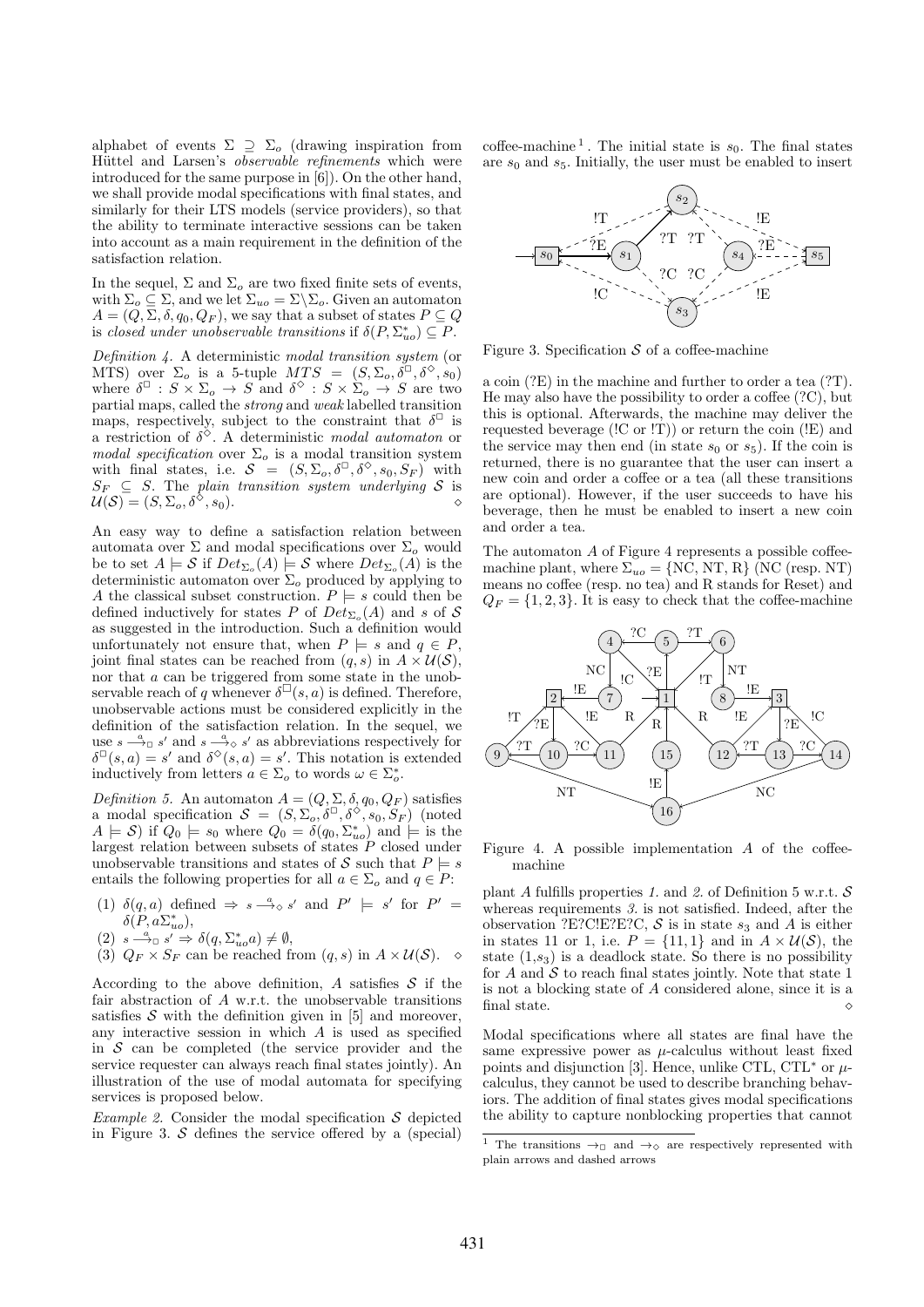be expressed in  $\mu$ -calculus without least fixed points and disjunction.

Modal specifications of services diverge notably from the *operating guidelines for services* introduced in [8] and further studied in [9], although they have much in common. Operating guidelines abstract from unobservable events, and they take final states into account for guaranteeing the absence of deadlock in the closed system formed by the service provider and the service requester. However, operating guidelines do not guarantee that this closed system is free of dead-ends, i.e. global states which are not deadlocks but from which global final states cannot be reached. For the rest, operating guidelines are technically closer to acceptance automata [4] than to modal automata [5]. In the absence of final states, modal automata are less expressive than acceptance automata, see [10] for a comparison. Nevertheless, this weakness seems to be overcompensated by the provision of a satisfaction relation for modal specifications which guarantees the absence of deadends.

### 3. ANY SERVICE SPECIFICATION HAS AN OPTIMAL FINITE STATE SUPERVISOR

In the rest of the paper,  $\Sigma_c \subseteq \Sigma_o \subseteq \Sigma$ , where  $\Sigma_o$  and  $\Sigma_c$ are the subsets of observable and controllable events, respectively <sup>2</sup>. We let  $\Sigma_{uo} = \Sigma \backslash \Sigma_o$ , respectively  $\Sigma_{uc} = \Sigma \backslash \Sigma_c$ denote the subset of unobservable, respectively uncontrollable events. We consider a *plant*  $G = (Q, \Sigma, \delta_Q, q_0, Q_F)$ , or service provider, and a modal specification of the expected service  $\mathcal{S} = (S, \Sigma_o, \delta_S^{\square}, \delta_S^{\diamond}, s_0, S_F)$ . The control problem, we want to solve is the following:

*Problem 1.* Given a plant G and an expected service as above, we search for the optimal (i.e. maximally permissive) supervisor  $C = (R, \Sigma_o, \delta_R, r_0)$  such that  $C/G \models S$ and C is an admissible controller for G w.r.t.  $\Sigma_c$ .

Let us recall that  $C/G$  denotes the reachable restriction of the automaton  $(Q \times R, \Sigma, \delta_{Q \times R}, (q_0, r_0), Q_F \times R)$ where  $\delta_{Q\times R}((q, r), a) = (\delta_Q(q, a), \delta_R(r, a))$  if  $a \in \Sigma_o$  and  $\delta_{Q\times R}((q, r), a) = (\delta_Q(q, a), r)$  otherwise (assuming that the right members of these equations are defined).

By definition, in order that  $C$  be an admissible controller for G w.r.t. ( $\Sigma_o$  and)  $\Sigma_c$ , the following condition should hold for any state  $(q, r)$  of  $C/G$  and for any uncontrollable event  $a \in \Sigma_{uc} \cap \Sigma_o$ :

•  $\delta_Q(q, a)$  defined  $\Rightarrow \delta_R(r, a)$  defined.

Note that as previously mentioned, as C is defined over  $\Sigma_o$ , the language of  $C/G$  is automatically normal w.r.t.  $\Sigma_o$  and G.

In view of Definition 5, in order that  $C/G \models S$ , it is moreover necessary that  $(Q_0, r_0) \models s_0$  where  $Q_0 =$  $\delta_Q(q_0, \Sigma_{uo}^*)$  and  $\models$  is the largest relation on  $(2^Q \times R) \times S$ such that, whenever  $(P, r) \models s$ , the following properties hold for all  $a \in \Sigma_o$  and  $q \in P$ :

- (1)  $\delta_Q(q, a)$  defined and  $\delta_R(r, a)$  defined  $\Rightarrow$  $s \stackrel{a}{\longrightarrow} s'$  and  $(P', r') \models s'$  for  $P' = \delta_Q(P, a\Sigma_{uo}^*)$  and  $r' = \delta_R(r, a),$
- (2)  $s \stackrel{a}{\longrightarrow}_{\Box} s' \Rightarrow \delta_Q(q, \Sigma_{uo}^* a) \neq \emptyset$  and  $\delta_R(r, a)$  defined,
- (3)  $(Q_F \times R) \times S_F$  can be reached from  $((q,r),s)$  in  $(\mathcal{U}(G) \times C) \times \mathcal{U}(S)$ .

It is important to note that the above characterization applies unchanged to  $G' = (Q, \Sigma, \delta_Q, Q_0, Q_F)$ , where  $Q_0 =$  $\delta_Q(q_0, \Sigma_{uo}^*)$ , i.e. to the original plant automaton G in which the initial state  $q_0$  has been replaced with its unobservable reach  $Q_0$ .

The state oriented and therefore co-inductive characterization of the admissible supervisors C such that  $C/G \models S$ which we have presented above is not always convenient. Alternatively, a non-inductive characterization of these supervisors may be given in terms of their languages  $\mathcal{L}(C)$ , as follows.

Given any non-empty prefix-closed language  $K \subseteq \Sigma_o^*$ , let  $C = \mathcal{LT}S(K)$  and hence  $K = \mathcal{L}(C)$ , then C is an admissible supervisor for  $G$  if and only if

$$
\forall a \in \Sigma_{uc} \cap \Sigma_o \forall \omega \in K \forall w \in \mathcal{L}(\mathcal{U}(G)) :
$$
  

$$
\omega = \pi_o(w) \land wa \in \mathcal{L}(\mathcal{U}(G)) \Rightarrow \omega a \in K
$$

With the same definition as above,  $C/G \models S$  if and only if the following properties hold for all  $a \in \Sigma_o$ , for all  $\omega \in K$ , for all  $s \in S$  such that  $s_0 \stackrel{\omega}{\longrightarrow} s$  in  $\mathcal{U}(S)$ , and for all  $w \in \mathcal{L}(\mathcal{U}(G))$  such that  $\omega = \pi_o(w)$ :

- (1)  $wa \in \mathcal{L}(\mathcal{U}(G))$  and  $wa \in K \Rightarrow s \stackrel{a}{\longrightarrow} s'$  for some  $s' \in S$ ,
- (2)  $s \stackrel{a}{\longrightarrow}_{\Box} s' \Rightarrow \exists u \in \Sigma_{uo}^* : wua \in \mathcal{L}(\mathcal{U}(G))$  and  $\omega a \in K$ , (3)  $\exists v \in \Sigma^* \exists v \in \Sigma_0^* :$ <br> $\lim_{v \to v} \mathcal{L}(C) \wedge u = \pi(v) \wedge \langle v, \in K \wedge \mathcal{L} \rangle$

 $wv \in \mathcal{L}(G) \land \nu = \pi_o(v) \land \omega \nu \in K \land s \stackrel{\nu}{\longrightarrow} s'$  for some  $s' \in S_F$ .

The two characterizations are equivalent since one may pass from the former to the latter by replacing  $q$  with  $\delta_Q(q_0, w)$  and r by  $\delta_R(r_0, \omega)$ , and vice-versa. Therefore, in the latter characterization, after applying universal quantification over  $w \in \mathcal{L}(\mathcal{U}(G))$  subject to  $\pi_o(w) = \omega$ , one gets three conditions that depend exclusively upon  $P = \delta_Q(q_0, \pi_o^{-1}(\omega))$ ,  $r = \delta_R(r_0, \omega)$  and s. From now on, let  $K$  denote the family of the non-empty prefix closed languages  $K \subseteq \Sigma_o^*$  that satisfy the conditions stated in the second characterization, and let  $K^{\dagger} = \cup \mathcal{K}$ . It is straightforward to show that  $K^{\dagger}$  belongs to K. Therefore, if  $K \neq \emptyset$ , there exists a unique solution to problem 1.

In the rest of the section we prove that, if there exists an admissible supervisor C such that  $C/G \models S$ , then there exists such an optimal and moreover finite-state supervisor  $C^{\dagger}$ . Further, we show that  $R = 2^Q \times S$  may be chosen as the set of states of  $C^{\dagger}$ .

Given any non-empty prefix-closed language  $K \subseteq \Sigma_o^*$ , let  $C = \mathcal{L} \mathcal{T} \mathcal{S}(K)$ . Then C is an admissible supervisor and  $C/G \models \mathcal{S}$  if and only if  $K \in \mathcal{K}$ . As  $K^{\dagger}$  is the supremal element of  $K$ , it follows clearly that, unless  $\mathcal{K} = \emptyset$ ,  $\mathcal{LT}S(K^{\dagger})$  is an optimal supervisor. However, this supervisor may have an infinite number of states. We prove below that  $K^{\dagger}$  is a regular language, showing that  $K^{\dagger} = \mathcal{L}(C^{\dagger})$  for some finite state supervisor  $C^{\dagger}$ .

 $\overline{2}$  Thus we set ourselves in a case where observability and normality coincide, entailing the existence of an optimal control for language specifications.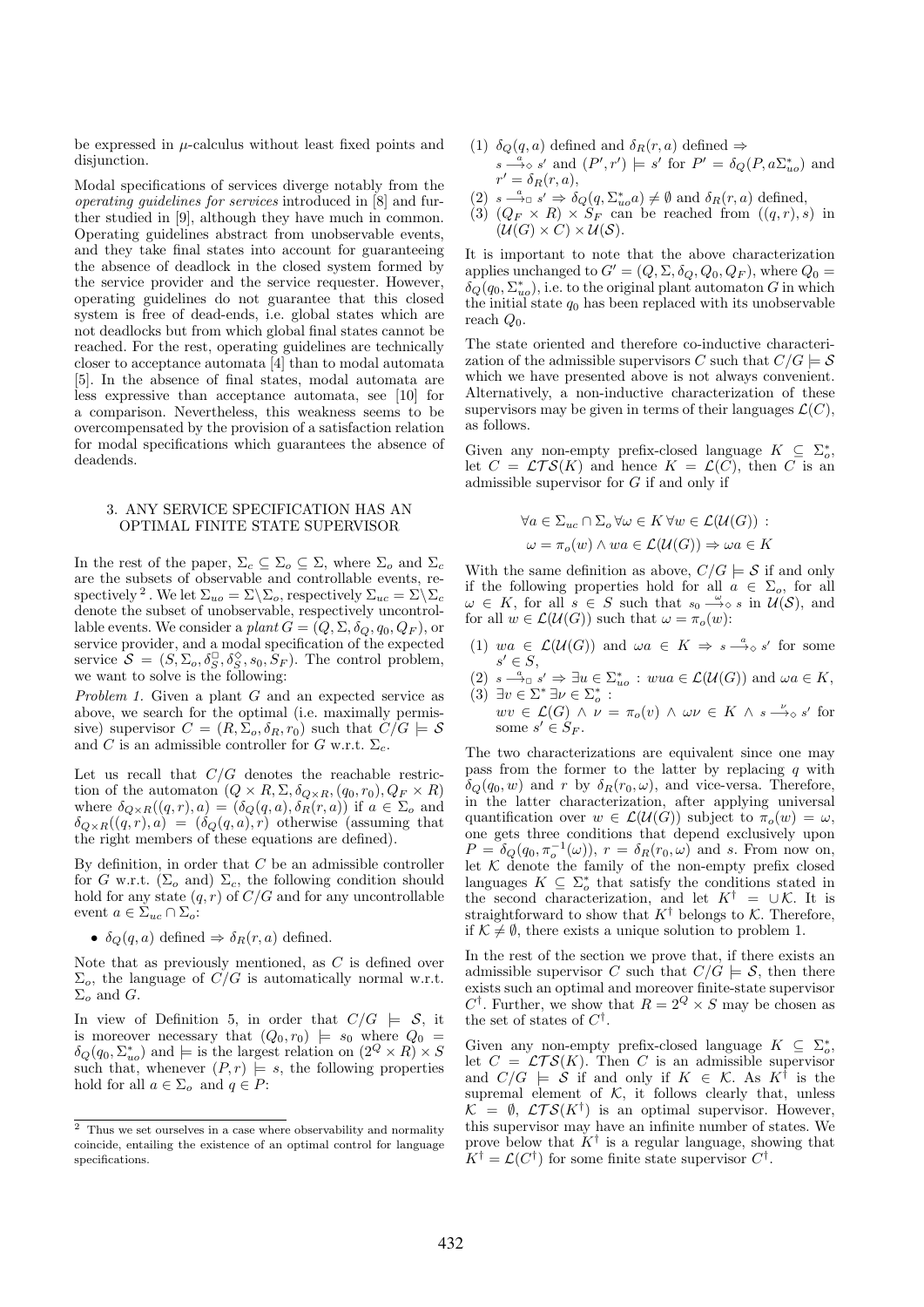*Proposition 1.*  $K^{\dagger}$  is a regular language.

**Proof** For any  $\omega \in K^{\dagger}$ , let  $\rho(\omega) = {\{\nu \in \Sigma_{o}^{*} \mid \omega \nu \in K^{\dagger}\}}$ (thus  $\rho(\omega)$  is a right derivative of  $K^{\dagger}$ ), and let  $\zeta(\omega) = (P, s)$ with  $P = \delta_Q(q_0, \pi_o^{-1}(\omega))$  and  $s_o \stackrel{\omega}{\longrightarrow} s$ . By Myhill and Nerode's theorem, in order to show that  $K^{\dagger}$  is regular, it suffices to construct  $\bar{\rho}: 2^Q \times S \to \mathcal{P}(\Sigma_o^*)$  such that  $\rho(\omega) = \overline{\rho} \circ \xi(\omega)$  for all  $\omega \in K^{\dagger}$ . We show that this relation is satisfied with  $\overline{\rho}(P,s) = \cup \{ \rho(\omega) | \xi(\omega) = (P,s) \}.$  Let  $\omega, \omega' \in K^{\dagger}$  such that  $\xi(\omega) = \xi(\omega')$ . By Lemma 1 given below,  $\rho(\omega) = \rho(\omega')$ , and therefore  $\rho(\omega) = \overline{\rho} \circ \xi(\omega)$ .  $\Box$ 

*Lemma 1.* For any  $\omega \in K^{\dagger}$ , let  $K^{\dagger} \triangleright \omega = \{ \nu \in \Sigma_o^* \mid \omega \nu \in$  $K^{\dagger}$  (=  $\rho(\omega)$ ), and let  $S \triangleright \omega = (S, \Sigma_o, \delta_S^{\Box}, \delta_S^{\Diamond}, s_o \triangleright \omega, S_F)$ and  $G \triangleright \omega = (Q, \Sigma, \delta_Q, q_0 \triangleright \omega, Q_F)$  be defined with  $s_0 \stackrel{\omega}{\longrightarrow} (s_o \triangleright \omega)$  and  $q_0 \triangleright \omega = \delta_Q(q_o, \pi_o^{-1}(\omega))$ . Then  $K^{\dagger} \triangleright \omega$ is the language of an admissible controller enforcing the modal specification  $S \triangleright \omega$  on the plant  $G \triangleright \omega$ , and moreover it is the largest language with this property.

**Proof** When specialized to words  $\omega \omega' \in K^{\dagger}$ , the conditions specified in the characterization of  $K$  in order that  $K^{\dagger}$  should be an admissible controller enforcing S on G are the same as the conditions required in order that  $K^{\dagger} \triangleright \omega$ should be an admissible controller enforcing  $S \triangleright \omega$  on  $G \triangleright \omega$ . The second assertion may be established by contradiction. If  $K^{\dagger} \triangleright \omega$  was not the largest solution to the derived control problem, then  $K^{\dagger} \cup \omega(\bar{K^{\dagger}} \triangleright \omega)$  would be a solution to the original control problem strictly larger than  $K^{\dagger}$ , which is impossible.  $\square$ 

## 4. AN ITERATIVE ALGORITHM FOR COMPUTING AN OPTIMAL FINITE STATE SUPERVISOR

With Proposition 1, we have obtained a non-constructive proof of the regularity of  $K^{\dagger}$ . In this section, we propose an algorithm for constructing from  $G$  and  $S$  an optimal finite state supervisor  $C^{\dagger}$  or deciding that no supervisor can enforce  $S$  on  $G$ . It will be proved in Section 4.5 that the proposed decision and synthesis algorithm is correct: if it does not yield any supervisor, then  $K^{\dagger} = \emptyset$ , and in the converse case,  $K^{\dagger} = \mathcal{L}(C^{\dagger})$ . Not surprisingly, the set of states of  $C^{\dagger}$  is a subset of  $2^Q \times S$  (Q and S are the respective sets of states of G and  $\mathcal{S}$ ). As usual in supervisor synthesis, the algorithm starts with an expansion stage  $(A)$ , in which an abstraction of the reachable part of  $\mathcal{U}(G) \times \mathcal{U}(S)$  is built inductively, and it proceeds with reduction stages, performed in rounds until a fixpoint is reached. A particularity lies in the (non-strict) alternation between two types of reduction stages, on the one hand stages (B) that eliminate states inconsistent with modal transitions, and on the other hand stages (C) that eliminate states from which joint termination is not possible. The algorithm has the control pattern  $A:(B;C)^*$ .

# *4.1 The expansion stage A*

Given  $\mathcal{U}(G) = (Q, \Sigma, \delta_Q, q_0)$  and  $\mathcal{U}(\mathcal{S}) = (S, \Sigma_o, \delta_S^{\diamond}, s_0)$ , let  $r_0 = (\delta_Q(q_0, \Sigma_{uo}^*), s_0)$  where  $\Sigma_{uo} = \Sigma \setminus \Sigma_o$  and let  $C^0 = (R, \Sigma_o, \delta_R, r_0)$  be the LTS defined inductively as follows.  $R \subseteq 2^Q \times S$  and  $\delta_R : R \times \Sigma_o \to R$  are the least set and partial function, respectively, such that  $r_0 \in R$  and for any  $(P, s) \in R$  and  $a \in \Sigma_o$ ,  $\delta_R((P, s), a) = (P', s') \in R$ 

with  $P' = \delta_Q(P, a\Sigma_{uo}^*)$  and  $s' = \delta_S^{\diamond}(s, a)$ , unless  $\delta_S^{\diamond}(s, a)$ is undefined or  $(\forall q \in P)$   $\delta_Q(q, a) = \emptyset$  or  $\delta_S^{\square}(s, a)$  is defined and  $(\exists q \in P) \ \delta_Q(q, \Sigma_{uo}^* a) = \emptyset$ . As R is a subset of the finite set  $2^Q \times S$ , this inductive construction is finite.

### *4.2 The reduction stage B*

Given  $C^i = (R, \Sigma_o, \delta_R, r_0)$  where i is an even number, one computes  $C^{i+1}$  from  $C^i$  by removing iteratively from  $C<sup>i</sup>$  all states and transitions which are found inconsistent with the requirements expressed by the modal transitions in  $S$ . This is done by applying the classical Ramadge-Wonham algorithm for state based supervisory control, with  $\Sigma_{uc} = \Sigma \setminus \Sigma_c$  as the set of uncontrollable events.

Declare *inconsistent w.r.t. controllability or modalities* any state  $(P, s) \in R$  such that at least one of the following two properties hold:

- $\exists a \in \Sigma_{uc} \cap \Sigma_o \exists q \in P : \delta_Q(q, a)$  defined  $\wedge$  $\delta_R((P,s),a)$  undefined,
- $\exists a \in \Sigma_o : \delta_S^{\square}(s, a)$  defined  $\wedge \delta_R((P, s), a)$  undefined

Whenever some state  $(P, s)$  is found inconsistent, this state is removed from  $R$  and from the image of the partial function  $\delta_R$ , which may lead to new inconsistencies w.r.t. controllability or modalities. Note that the inconsistencies w.r.t.  $\delta_S^{\Diamond}$  have already been considered in the construction of  $C^0$  and new inconsistency of this type may be introduced by restricting R and  $\delta_R$ . As R is a finite set, this iterative cleaning procedure terminates (possibly with  $R = \emptyset$ ). The result does not depend upon the order in which the states and transitions are removed.

#### *4.3 The reduction stage C*

Given  $C^i = (R, \Sigma_o, \delta_R, r_0)$  where *i* is an odd number, one computes  $C^{i+1}$  from  $C^i$  by removing iteratively from  $C^i$  all states and transitions that cannot lead to joint termination w.r.t. the final states of  $G$  and  $\mathcal{S}$ .

Define  $H^i = \mathcal{U}(G) \times C^i$ , thus any state of  $H^i$  is of the form  $(q,(P,s))$  with  $q \in P$ . Declare *inconsistent w.r.t. termination* any state  $(P, s) \in R$  such that, for some  $q \in P$ ,  $q \notin Q_F \vee s \notin S_F$  and there is no path in  $H^i$  from  $(q, (P, s))$ to any  $(q', (P', s'))$  with  $q' \in Q_F$  and  $s' \in S_F$ . Whenever some state  $(P, s)$  is found inconsistent, it is simply removed from R and from the image of the partial function  $\delta_R$ .

*Remark 1.* In practice,  $H^i$  may be computed from  $H^{i-1}$ by just cancelling states whose second projection is not in  $\tilde{C^i}.$ 

# *4.4 The halting condition*

The algorithm executes according to the pattern  $A$ ; $(B;C)^*$ . The iteration is stopped as soon as  $C^i = C^{i+2}$ , which must eventually occur since, at each step in the iteration, the set of states is decreased or left constant. When the fixpoint is reached, one declares that the control problem has no solution if  $C<sup>i</sup>$  has an empty set of states, and one sets  $C^{\dagger} = C^i$  otherwise.

*Example 3.* To illustrate the algorithm, let us come back to example 2. We assume that the set of controllable events is reduced to  $\Sigma_c = \{?E, ?T\}$  (note that there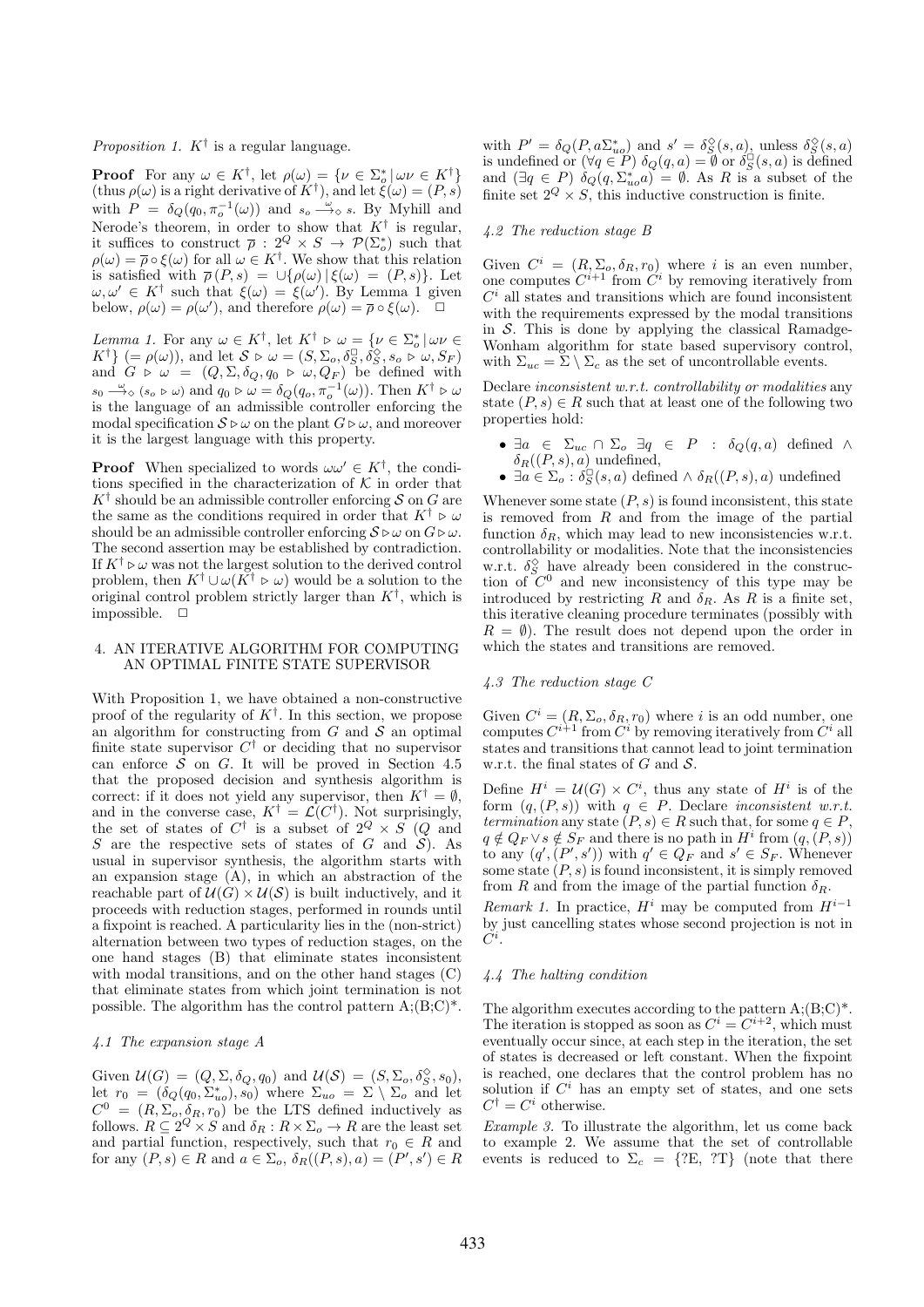is however no direct relation between may/must and controllable/uncontrollable). Figure 5 represents the LTS  $C^0$  computed from S (Figure 3) and A (Figure 4) according to Section 4.1. As remarked in Example 2, there iss no



Figure 5.  $C^0$ 

inconsistent state w.r.t. controllability or modality in  $C^0$ . Thus, Stage B of the algorithm does not remove any states in  $C^0$  and  $C^1 = C^0$ . However, state  $({11, 1}, s_3)$  as well as state  $({12, 1}, s_2)$  are inconsistent w.r.t. termination and have to be removed from the state space. We thus obtain  $C^2$ . As  $C^2 \neq C^0$ , we need to iterate the process. In  $C^2$ , states  $({10}, s_4)$  and  $({10}, s_1)$  are now inconsistent w.r.t. controllability and are removed. Moreover,  $({13}, s<sub>1</sub>)$ has also become inconsistent w.r.t. modalities since in  $S$ , the transition ?T is mandatory from  $s_1$ . By removing this state,  $({3}, s_0)$  also becomes inconsistent w.r.t. modalities and the same applies in turns to  $({14}, 16), s_3$  and to  $({13}, s_4)$  due to the uncontrollability of  ${C}$  and  ${?C}$ . We thus obtain the LTS  $C^3$  described in Figure 6.

Finally, in  $C^3$ , the sink states  $({2}, s_5)$ ,  $({3}, s_5)$  map to final states in  $H^3 \times \mathcal{U}(\mathcal{S})$ , so  $C^3 = C^4$  and we have reached the fix-point.  $\Diamond$ 



Figure 6.  $C^3$ 

# 4.5 Correctness of the algorithm:  $\mathcal{L}(C^{\dagger}) = K^{\dagger}$

In this section, we show that the finite state LTS  $C^{\dagger}$ constructed in section 4 realizes  $K^{\dagger}$ , thus in particular  $C^{\dagger}$ 

has an empty set of states if and only if  $K^{\dagger}$  is an empty language.

For all  $i \geq 0$ , let  $H^i = \mathcal{U}(G) \times C^i$ . Three observations about the LTS's  $H^i$  and  $H^i \times \mathcal{U}(\mathcal{S})$  are fundamental for the propositions established below. First, every state of  $H^i$ is of the form  $(q,(P,s))$  with  $q \in P$  and P closed under unobservable transitions in G. Second, every reachable state of  $H^i \times \mathcal{U}(S)$  is of the form  $((q, (P, s)), s)$ , where the same state  $s \in S$  occurs twice. Third, for  $i \geq 1$ ,  $H^i$  is isomorphic, as an LTS over  $\Sigma$ , to the expansion  $Exp(C<sup>i</sup>)$ of  $C^i$  defined as follows.

Definition 6. Given  $C^i = (R, \Sigma_o, \delta_R, r_0)$ , let  $Exp(C^i)$  $(Exp(R), \Sigma, \delta^i, E_0)$  where the set of expanded states is  $Exp(R) = \{(q, (P, s)) | (P, s) \in R \land q \in P\}$ , the initial state is  $E_0 = (q_0, (\delta_Q(q_0, \Sigma_{uo}^*), s_0))$ , and the transition function  $\delta^i: Exp(R) \times \Sigma \to Exp(R)$  is defined as follows:

- for  $a \in \Sigma_{uo}$ , let  $\delta^{i}((q, (P, s)), a) = (\delta_{Q}(q, a), (P, s)),$
- for  $a \in \Sigma_o$ , let  $\delta^{i}((q,(\stackrel{\sim}{P},s)),a)=(\delta_{Q}(q,a),(\delta_{Q}(P,a\Sigma_{uo}^{\ast}),\delta_{S}^{\diamondsuit}(s,a))$ unless  $\delta_Q(P, a) = \emptyset$ .

*Remark 2.*  $H^0$  is not necessarily isomorphic to  $Exp(C^0)$ because in this particular case there may exist  $(P, s) \in R$ ,  $q, q' \in P$  and  $a \in \Sigma_o$  such that  $\delta_S^{\square}(s, a)$  defined,  $\delta_Q(q, a)$ defined, and  $\delta_Q(q', \Sigma_{uo}^* a) = \emptyset$ , and then  $\delta_R((P, s), a)$  is undefined in  $C^0$  (see stage A of the synthesis algorithm).

*Proposition 2.* If  $C^{\dagger}$  has a non-empty set of states, then  $C^{\dagger}$  is an admissible controller and  $\overline{C^{\dagger}}/G \models \mathcal{S}$ .

**Proof** Suppose for a contradiction that  $C^{\dagger}$  is not an admissible controller, and let  $C^{\dagger} = C^i$  with  $i \geq 2$ , thus  $C^{\dagger}/G = H^i$ . In view of the isomorphism between  $H^i$  and  $Exp(C<sup>i</sup>)$ , the following situation is met for some  $a \in \Sigma_{uc} \cap$  $\Sigma_o$  and for some reachable state  $(q,(P,s))$  of  $Exp(C<sup>i</sup>)$ :

•  $\delta_Q(q, a)$  is defined and  $\delta^i((q, (P, s)), a)$  is undefined, but in this case,  $\delta_Q(P,a) \neq \emptyset$  since  $q \in P$ , hence  $\delta_S^{\diamond}(s,a)$  must be undefined, and therefore  $(P, s)$  is an inconsistent state of  $C^i$  (w.r.t. controllability), which is impossible.

Now suppose for a contradiction that  $C^{\dagger}/G$  does not satisfy the modal specification  $S$ . In view of Definition 5 and the isomorphism between  $H^i$  and  $Exp(C^i)$ , at least one of the following situations is met for some  $a \in \Sigma_o$  and for some reachable state  $(q, (P, s))$  of  $Exp(C<sup>i</sup>)$ :

- $\bullet$   $\delta^i((q,(P,s)),a)$  is defined and  $\delta^{\Diamond}_S(s,a)$  is undefined, but this is not possible because the first assumption implies that  $\delta_R((P,s),a)$  is defined in  $C^i$  and hence in  $C^0$ , entailing that  $\delta_S^{\diamond}(s, a)$  is defined,
- $s \stackrel{a}{\longrightarrow}_{\Box} s'$  and  $\delta^{i}((q,(P,s)), \Sigma_{uo}^{*} a) = \emptyset$ , then by definition of  $\delta^i$ , one of the following two situations is met (recall that  $q \in P$  and P is closed under unobservable transitions):
	- $\delta_Q(q, a\Sigma_{uo}^* a) = \emptyset$ , but in this case,  $\delta_R((P, s), a)$ would have been left undefined in  $C^0$  (see Stage A of the synthesis algorithm), hence  $(P, s)$  would have been removed from  $R$  in  $C<sup>1</sup>$  at Stage B of the synthesis algorithm, showing a contradiction;  $\delta_Q(P,a) \neq \emptyset$  and  $(\delta_Q(P,a\Sigma_{uo}^*), \delta_S^{\diamond}(s,a))$  is not a state of  $C^i$ , but then  $(P, s)$  in an inconsistent